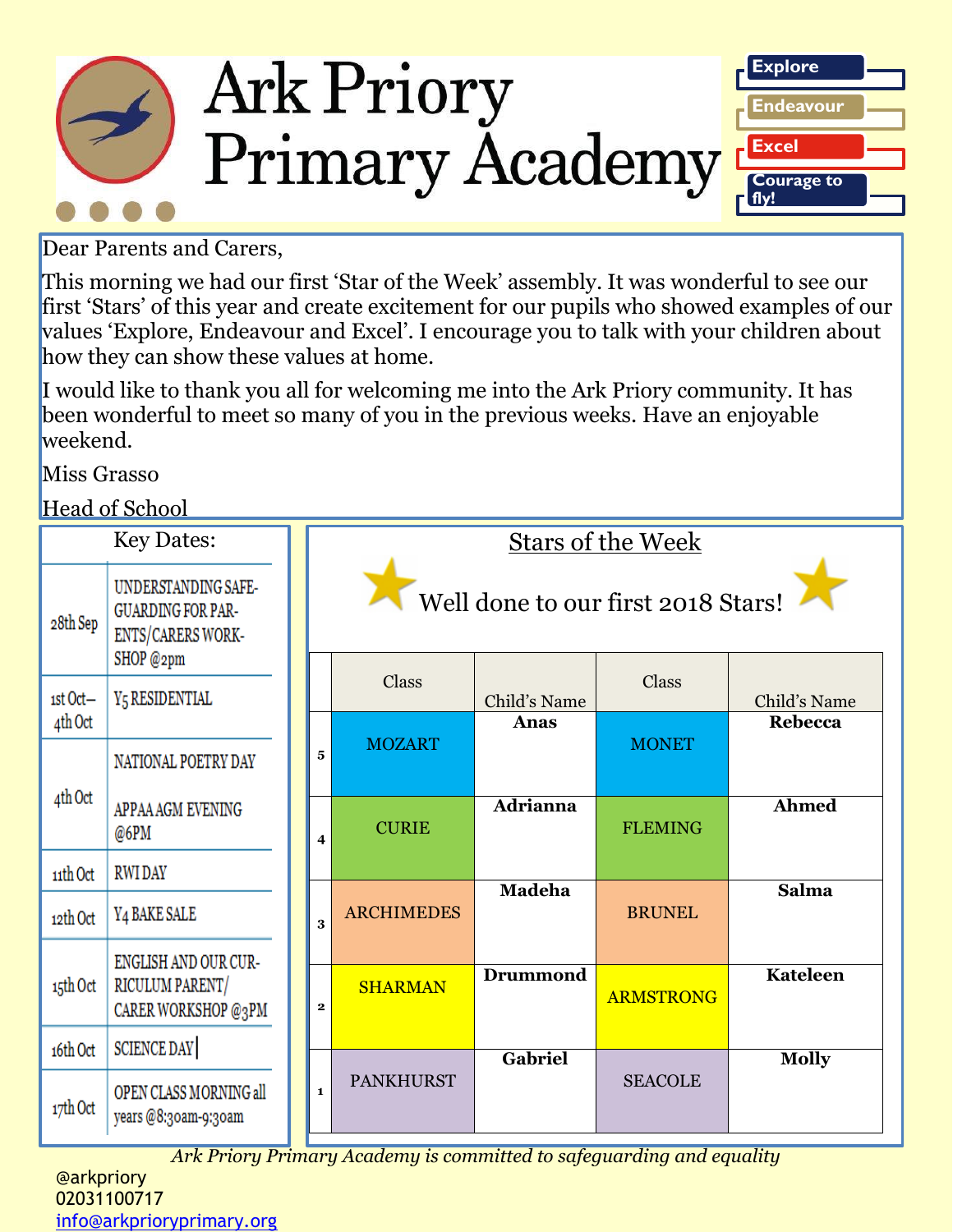## **Attendance**

Our whole school attendance for the week is:

**97.8%**

Class Attendance:

# 1. **Columbus 99.8%**

- 2. Fleming 99.7%
- 3. Sharman 98.8%

Well done to Columus class! Let's see which class I the first to gain 100 attendance!



# **Drop off and pick up**

To clarify, all children need to be brought to school and collected from school by an adult or person over 16 years old.

If it is anyone different to yourself or a person registered with the school, you must inform the office **before 2pm that day**  so teachers can be informed.

Please note that Year 5 will not be given permission to go home alone this year.

Thank you for your support.

## **Snack Time**

It has been fantastic to see so many children with their pieces of fruit and vegetables this morning. Thank you parents/carers.

# **Get Moving Challenge!**



We are taking part in the Get Moving Challenge from **Monday 8th October until Friday 19th October 2018.**

We are challenging children to walk, cycle or scoot to school instead of driving or getting the bus. This is a great way to get active and enjoy exercise. It will also teach road safety and reduce pollution around our school!

Participating children will get stamps on a Terri the Tiger bookmark and a sticker at the end for taking part. Your child will have their book mark stamped during the morning routine when the class discusses their chosen mode of transport.

We look forward to seeing lots of children walking, scooting and cycling to school, arriving feeling refreshed and full of energy to learn!

*Ark Priory Primary Academy is committed to safeguarding and equality* 



## **Notices for Parents**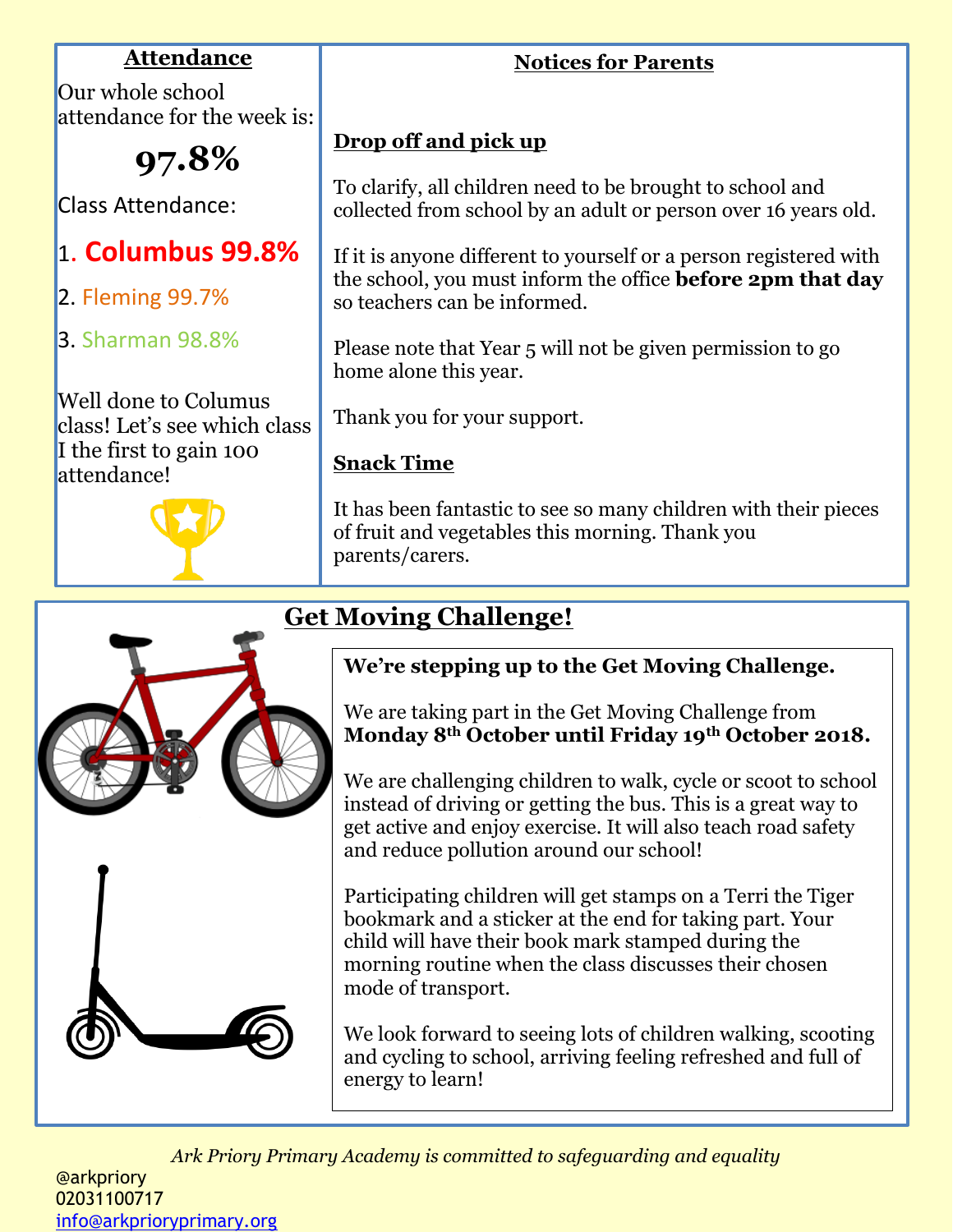## **APPAA is launching the 2018/2019 Wishing Tree fundraising campaign**

*The Wishing Tree is a fun, tangible way for members of our school community to donate funds to fulfil 'wish lists', made by class teachers, to enrich the day-to-day provisions in each classroom (which falls outside the school's government funding). Over the last four years we have raised over £7,000, enabling us to buy everything on the lists and get these invaluable resources into our children's classrooms and play areas: from a play house, Lego sets, Bean bags, art resources, a wooden garage, bee bots, role play costumes, puppets, games, musical instruments, bug hunting kits, books, puzzles, to name but a few*

## *How it works*

*Every class teacher and support staff has provided APPAA with a list of extra items they would love to acquire for their pupils. Our dream is to be able to realise these wish lists as quickly as possible. With your help we can exceed all expectations and fill our classrooms with exciting extras to inspire our children as they grow. This year the Wishing Tree lists total £3,000 and we managed to raise just under this amount last year. As soon as you pledge for an item we purchase it to get items into the classroom as soon as we can.*

## *How you can pledge*

*Money can be pledged at any time; we will happily take your IOUs. You can either buy specific items from the list below or you can add to the fund in general. You can make a bank payment with the reference 'Wishing Tree' to APPAA, sort code 230580 account number 13386072 or find Charlotte Newlands (or member of the APPAA committee mum to Fleur in year 3 and Evaleen in reception) in the playground if you wish to pay cash or cheque or pop a donation in an envelope into the APPAA or school post box. We will also have our visual tree at the meet the parents coffee morning on Friday 21st September and all our socials throughout the year where you will be able to see your pledges on the tree*

## **Wishing Tree List 2018/19**

Art

Aprons  $\text{\textsterling}2.70 \text{ X } 35 = \text{\textsterling}95$ Wooden A3 drawing board £4.70 x  $35 = £165$ Artist Easel  $£12 \times 35 = £420$ Size 12 paint brushes £7.40 for 10 x  $4 = £30$ Class box of colouring pencils for £28 Electric pencil sharpener £12

### **SEN**

Noise cancelling headphones  $£10 - x = £20$ Talk time cards  $\pounds$ 12 x 4 =  $\pounds$ 48 Social situation stories £18 Chew toys £20

**Library** 

Book stands 25 for £81

*Ark Priory Primary Academy is committed to safeguarding and equality*  @arkpriory 02031100717 [info@arkprioryprimary.org](mailto:info@arkprioryprimary.org)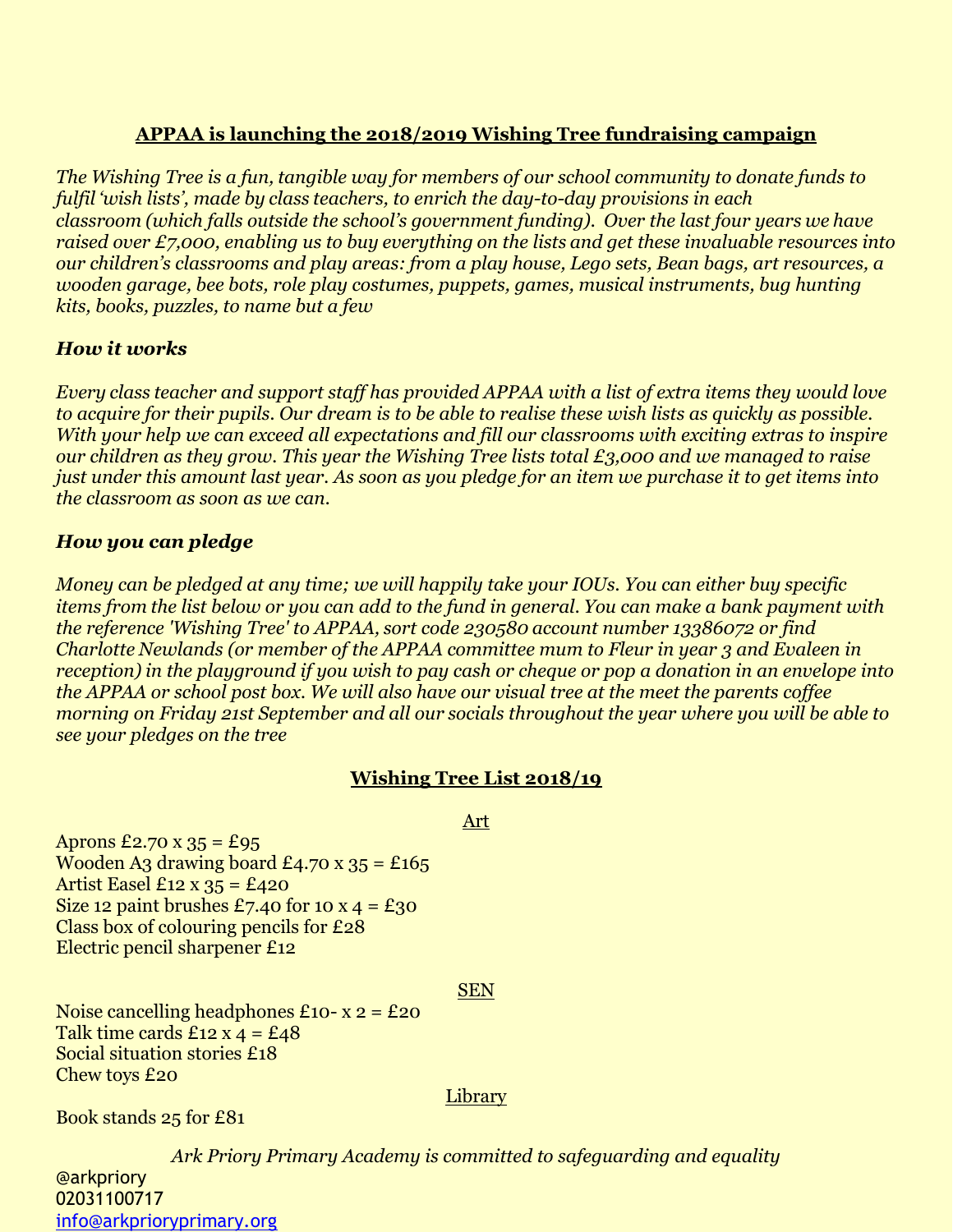### Label maker £23

#### Early Years – Nursery and Reception

Small world Police Station £100 Small World Fire Station and Fire Engines £118 Airport and Aeroplanes £35 Multicultural People Figures £42 Space figures £17 People who help us figures £39 Home Corner Role Play Resources tea set £12 x 2 = £24 Home Corner Role Play Resources toy food £20 Animal Dress up costumes  $£12 \times 3 = £36$ Story puppets (for popular stories)  $£22 \times 3 = £66$ Nursery rhyme bags £48 Story Sacks (for popular stories) £42 each Messy Play Resources eg jelly bath etc.  $\pounds_5$  each x  $8 = \pounds_4$ o

#### Year 1

Storytelling Finger Puppets 24pcs-£39.95  $x = £80$ Personal CD Player £13  $x = 26$ Playdough multipack £24 Telling time dominos  $£8 x 2 = £16$ Gears gears gears gizmo set £18 x2 = £36 Avalanche fruit game £17.50 x 2 = £35 Sight word bingo  $\text{\textsterling}7$  x 2 =  $\text{\textsterling}14$ Fraction Pizza game  $£12 \times 2 = £24$ 

#### Year 2

Globe £15 x 2 = £30 Book corner sofa £80 Cross stitch packs for 30 £21 x  $2 = \text{\textsterling}42$ Star lights  $\text{\textsterling}9$  x 2 =  $\text{\textsterling}18$ CD Collection £20 Book set  $£10 \times 2 = £20$ Book set  $£10 \times 2 = £20$ 

#### Year 3

Mental Maths Bing  $£22 \times 2 = £44$ Maths comprehension cards  $£21 x 2 = £42$ Solar system  $\text{\textsterling}32 \text{ x } 2 = \text{\textsterling}62$ Metallic Sharpie £6 Fabric  $\text{\textsterling}12 \text{ x } 2 = \text{\textsterling}24$ Air hardening clay 12.5 kg x 2 £8.50 x 4 = £34 Hog hair brushes  $£10 \times 2 = £20$ System 3 Acrylic paint  $£18 \times 2 = £36$ Science wall stickers £12.99  $x = 26$ Puzzles  $\pounds$ 11 x 2 =  $\pounds$ 22 Board games  $£12 \times 3 = £36$ Books for book corner £60 Fairy lights for book corner £12

*Ark Priory Primary Academy is committed to safeguarding and equality*  @arkpriory 02031100717 [info@arkprioryprimary.org](mailto:info@arkprioryprimary.org)